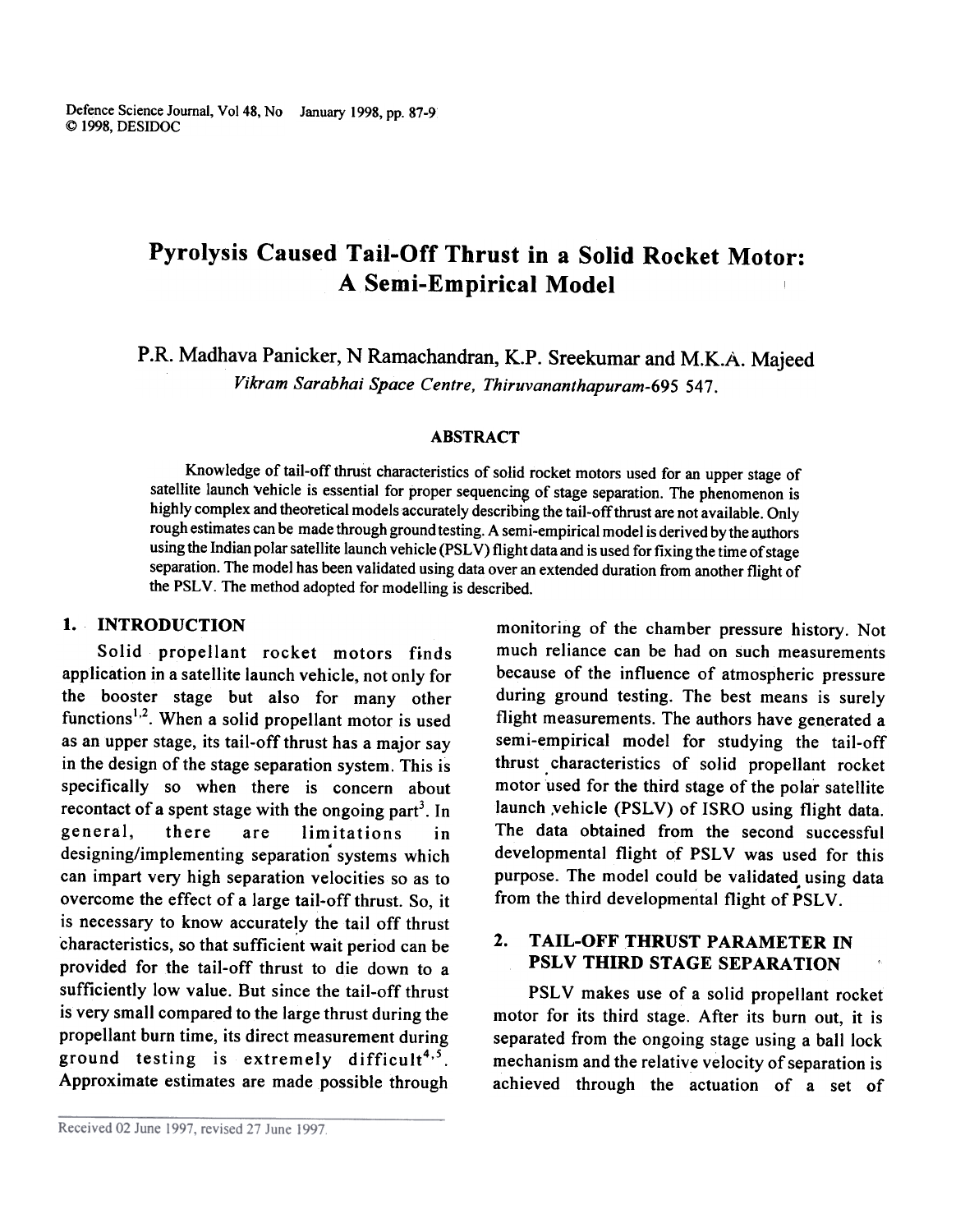

,Figure I. Residual thrust mechanism

compressed springs. Due to space and mass constraints, the jettisoning spring system is designed to provide a relative separation velocity of nearly O.7m/s only. Naturally, the separation time must be such that the tail-off thrust does not accelerate the spent stage to a velocity, sufficient enough, to establish recontact with the ongoing stage at any time during the coasting phase. This condition necessitates knowing the tail-off thrust characteristics of the third stage motor .

#### 3. THEORETICAL MODELLING

Theoretical modelling of the residual thrust is not easy because of the complex geometry of the system, insufficient data on parameters which controls outgassing from the liner material, exact nature of the heat sources, etc. But attempts have been made in this direction considering the fact that the main source of heating of insulation is the submerged nozzle itself, which has a sufficiently large thermal mass and gets heated during the action time of the motor. Since the motor itself is an adiabatic system, the thermal mass of the submerged. nozzle and the heat required for decomposition of the liner material determine the history of heat flux to the insulator surface (Fig.1). With this background information, and the valid assumption that insulator thickness is small compared to the dimensions of the motor, there have been attempts to model the outgassing in a one-dimensional half space<sup>6,7</sup>. Some quasiexperimental procedures have also been adopted $8,9$ 



for estimating the tail-off thrust due to pyrolysis. The experiments use subscale models, and depend heavily on extrapolations to flight environments.

Though such theoretical and quasiexperimental models can help to have a rough understanding of the total phenomenon of outgassing due to pyrolysis, these do not provide sufficient accurate information on the tail-off thrust to wprk out the separation sequence with necessary level of confidence.

#### 4. SEMI-EMPIRICAL MODEL USING FLIGHT DATA

Data on vehicle acceleration due to the tail-off thrust is obtained till the stage of separation. By knowing the mass of the vehicle during this flight regime, the tail-off thrust, which is the product of mass and acceleration, can be estimated. From the second developmental flight of PSLV, tail-off thrust data on the third stage solid rocket motor could thus be generated for a duration of nearly 40 s. A plot of the thrust data is shown in Fig. 2. Therefore a flight regime where the acceleration is due to low residual thrust alone, is dealt with. The acceleration values are very low, so that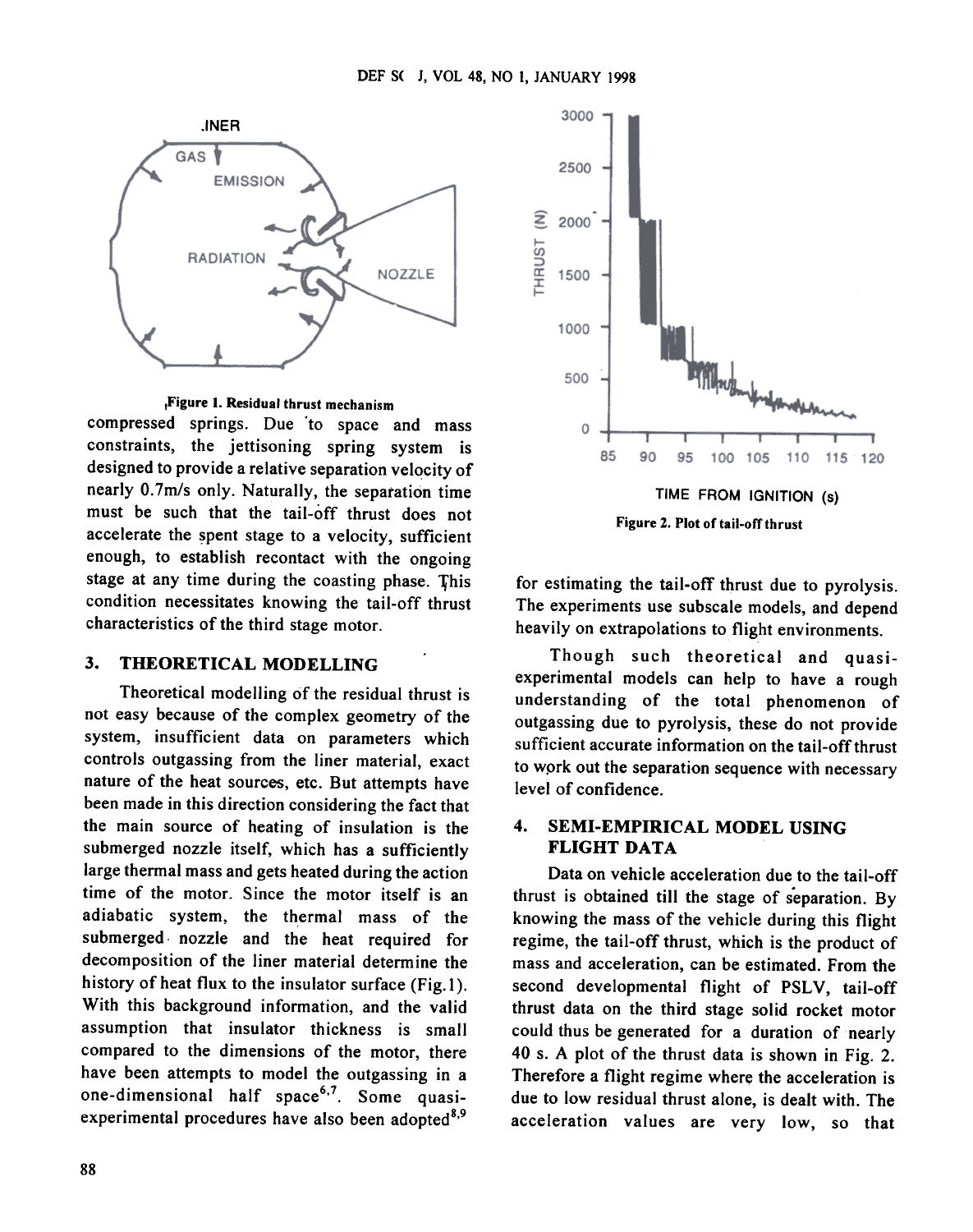

considerable fluctuation are caused by different noise sources. To minimise the impat of this, we first subject the data to moving average and then this averaged data is used for generating a model. A plot of the thrust data after averaging is shown in Fig. 3. The curve suggests an exponential decay of the thrust. So an attempt on exponential model has been made. The best means for achieving an exponential curve fitting is to fit a straight line first to the logarithm of the thrust function, and then convert it to the exponential function.

The method of trying to fit a straight line to the logarithm. of the thrust function revealed a very important characteristic of the tail-off thrust. As the plot of the logarithm of thrust given in Fig. 4 shows, the whole curve does not fit into a single straight line, instead, it has two distinct slope regions: One initial region, where the fall is quite fast followed by a second region, where the fall is comparatively slow. Obviously, the former region represents thrust due to burning of propellant silver, which is normally referred to as the tail-off thurst, and the second region represents the residual thrust due to pyrolysis of the motor liner material. In fact, it is this second region where the stage separation and the subsequent motion of the separated stage happens. So, curve fitting is done for the second region. The change-over from the silver burning region to the pyrolysis region cannot be very sharp. So, in order to make the model represent the pyrolysis-caused tail-off thrust region closer to the true situation, a small portion of the data towards the start of the second slope region is discarded and the rest is used for curve fitting. A model of the

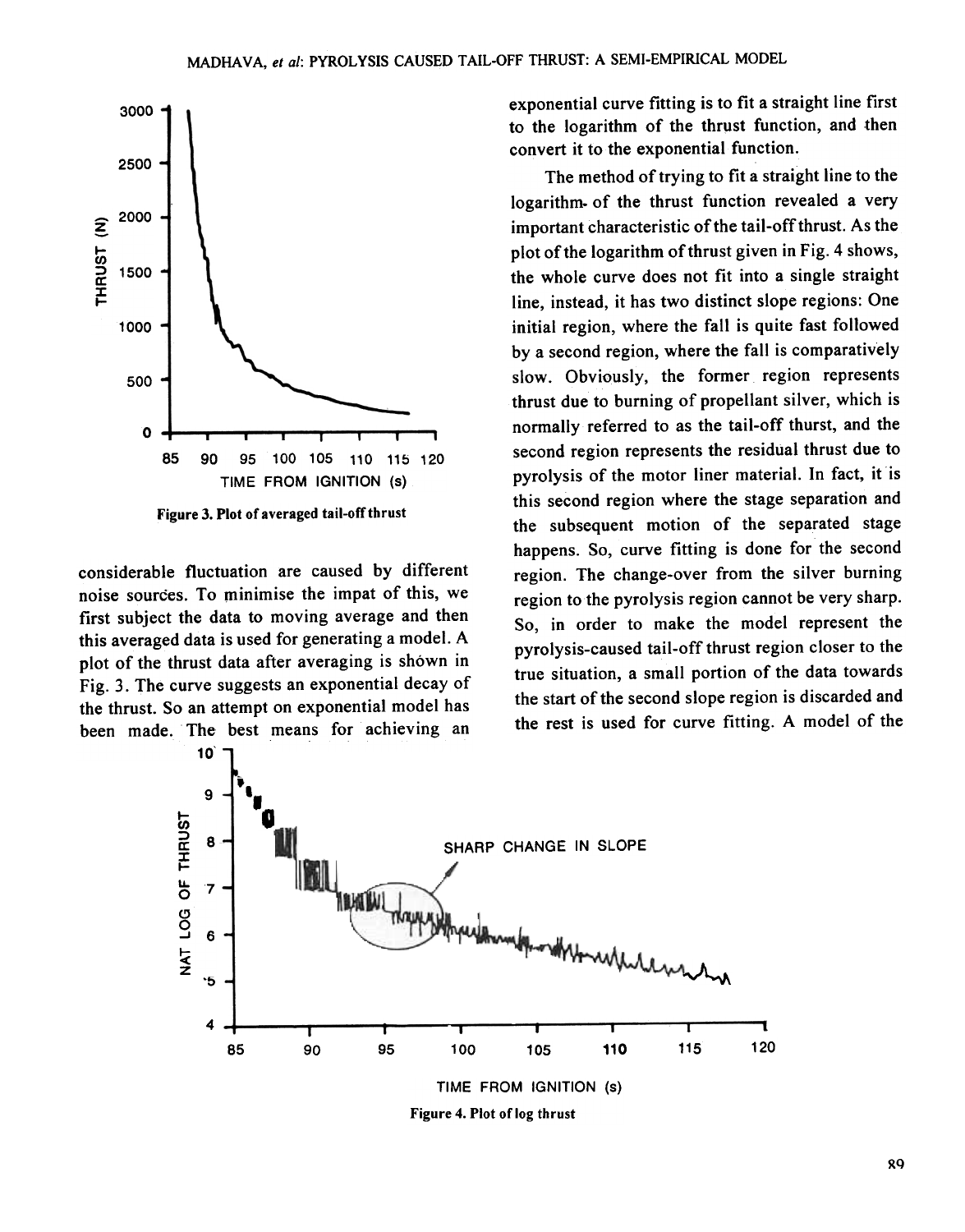

Figure 5. Over-plot of tail-off thrust model and D2 data

pyrolysis-caused tail-off thrust region along with the mathematical representation is shown in Fig. 5

### 5. LIMITATIONS OF SEMI-EMPIRICAL MODEL

The data used for generating the model do have finite error. This error need not be negligible, especially because the acceleration data used for estimating the thrust fall towards the very low end of the dynamic range of measurement. The influence of this error on the model has been reduced by finding the moving average.

There can be minor variations in the physical dimensions and thermal properties of the liner material as well as in the thermal condition of the submerged nozzle. All these can cause small variations in the residual thrust. But these are not accounted for in the model, since it is based on one set of flight data alone.

.Pyrolysis alone is considered in such modelling. Any spontaneous outgassing due

to abnormalities cannot be accounted. But since we are dealing with a long duration phenomenon, the influence of such outbursts could itself be smoothed out to negligible levels by the process of finding the moving average of the data.

#### 6. APPLICATION OF SEMI-EMPIRICAL MODEL

On applying the derived model to the actually obtained tail-off thrust, the root mean square deviation is about 15 per cent. But since we are interested in the tail-off thrust basically with regard to deciding a safe time of stage separation, we ought to have a conservative figure for the thrust. So, instead of fixing the upper bound at  $+15$  per cent, the decay rate is purturbed by a factor of two and the tail-off thrust is estimated to decide the upper bound. The lower bound is set by the estimated model.

In the third developmental flight of PSLV, separation of the third stage was delayed by an additional lOO s based on the tail-off thrust model. This could achieve an improved margin with respect to the clearance between the separated and the ongoing stages. This also helped to get valuable data on the tail-off thrust for an extra 100 s, as compared to the previous flight.

The tail-off thrust model is validated using this data. The predicted upper and lower bounds, along with the actual data from the third flight of PSLV are shown in Fig. 6.

### 7. NEED FOR IMPROVING SEMI-EMPIRICAL MODEL

A closer look at the curve showing the logarithm of the tail-off thrust as a function of time shows that the pyrolysis-caused residual thrust does not exactly obey an exponential fall; instead, it appears that the decay constant itself has some sort of time dependence. This calls for some improvement in the model. A theoretical model has to be first worked out to assess the time dependence of the delay constant based on which the empirical model can be improved.